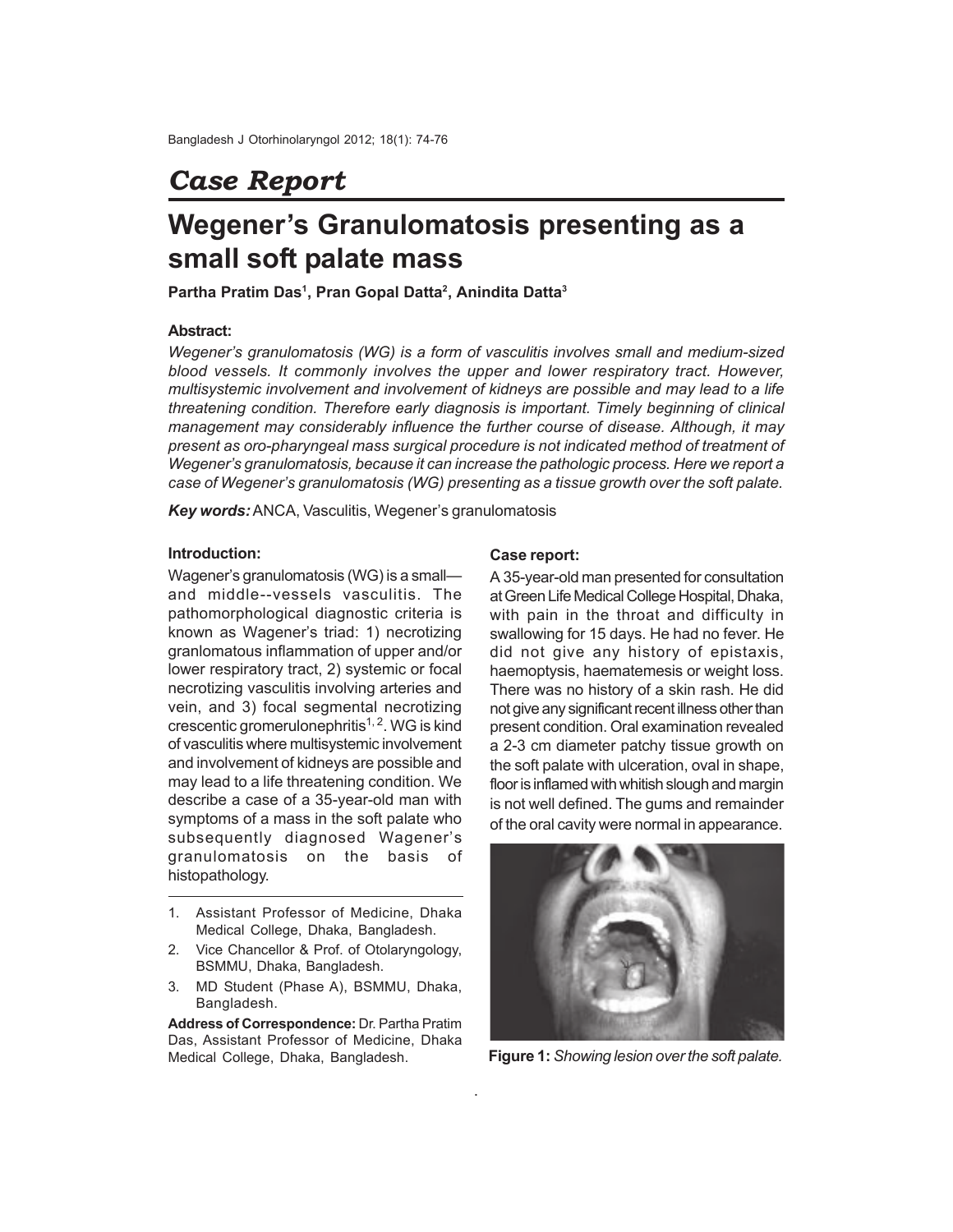Investigation include ESR-40mm 1st hour. Chest x-ray normal, creatinine 0.9 mg/dl, c-ANCA (ELISAAssay) was borderline positive (20 U/ml). P-ANCA was negative. Radom blood glucose level was 6.1 mmol/L. Urine R/E was normal.

Small piece of tissue has been excised and submitted for histopathological examination. Microscopy showed active vasculitis, necrotising granulomatous inflammation consistent with Wegener's granulomatosis.

The disease is clinically localized in oral cavity. Therefore, it is a limited form of WG rather than severe one. The patient was discharged with oral prednisolone 40 mg advised to come after 15 days for follow-up. Patient may need disease modifying drugs like Cyclophosphamide or Azathioprine on the basis of disease progression and systemic involvement in subsequent follow up.

## **Discussion:**

WG was first described by Klinger in 1933, followed by other investigators, including Rossle in 1933, Wegener in 1936 and 1939, and Ringertz in 1947<sup>3, 4</sup>.

WG is classified as ANCA positive vasculitis, mostly localized on the small and mediumsized blood vessels. It mostly affects the upper and lower respiratory airways and kidneys<sup>5</sup>. According to literature data, the lungs are affected in 90 percents of patients<sup>6</sup>. Typical radiological presentations of the lung involvement are multiple, bilateral, nodular infiltrations, with or without cavities. According to some data, in 20-50% of patients it is manifested with pleural effusion<sup>6</sup>. Atypical presentations are interstitial lung disease, hilar mass or pneumotorax<sup>7, 8</sup>. In 1990, the American College of Reumatology (ACR) established the criteria for the classification of WG<sup>9</sup>: 1) nasal or oral inflammation, 2) radiologically demonstrated pulmonary infiltrates, 3) abnormal urinary sediment (red cell cast, haematuria), 4) granulomatous inflammation on biopsy. Patient shall be said to have Wegener's granulomatosis if at least 2 of these 4 criteria are present. The presence of autoantibodies to proteinase 3/ cANCA is not requried for diagnosis of WG, by either ACR or Chaper Hill consensus Conference (CHCC) deffinition<sup>9</sup>. Occasionaly, patients with infection, inflammatory bowel disease, rheumatic disease, neoplasm develop ANCA<sup>10</sup> .

Because oral lesions may be the presenting manifestation of WG, dentists, oral and head and neck surgeons, and internal medicine specialists should be familiar with the clinical features. A complete evaluation, with biopsies, medical management, close monitoring are necessary to minimize morbidity and prevent mortality. Several oral manifestations of WG have been described, including a characteristic hyperplastic gingivitis termed 'strawberry gums', clinically apparent facial swelling and oral ulceration<sup>11, 12</sup>.

Our case showed only patchy tissue growth in palate, raising a differential diagnosis including infectious, reactive and neoplastic disease. An experience pathologist can rule out bacterial or deep fungal infection while histological examination of lesional tissue. Similarly, neoplastic disease can be excluded by means of biopsy. Biopsy specimens need to be adequately deep to establish a definite diagnosis of WG. According to some author cANCA estimation remains the definitive diagnostic test for WG. But both the immunofluorescent and ELISA forms of analysis tests for cANCA may be negative in a significant proportion of cases. Therefore, care should be exercised in the interpretation of results. In our case cANCA was 20 U/ml. As our case was a limited form of Wegener's Granulomatosis, he was given only oral prednisolone and on follow-up to see the disease process $13, 14, 15$ .